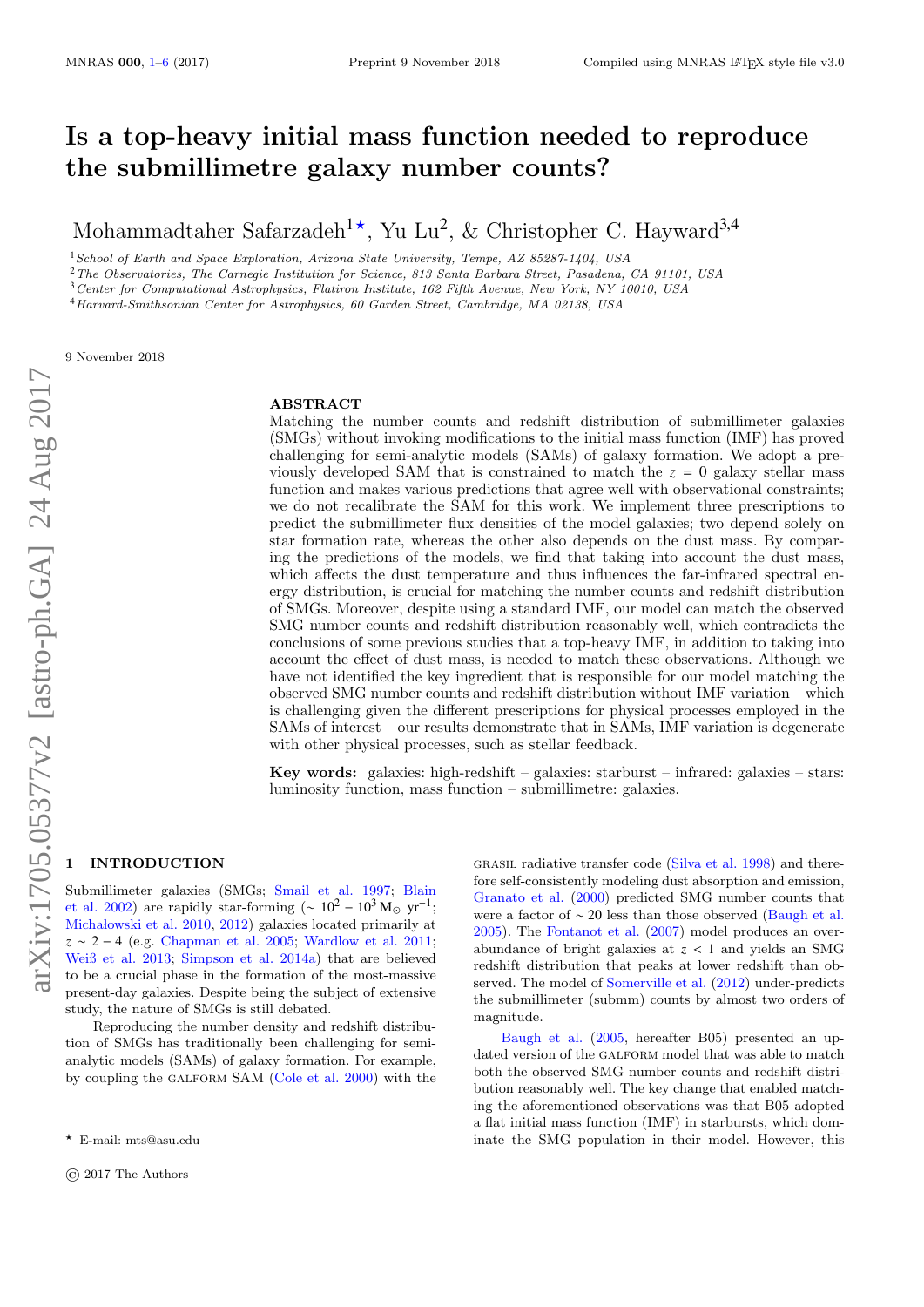suggestion was met with significant resistance because a flat IMF  $(dN/d \log M)$  = constant) differs drastically from standard IMFs [\(Kroupa](#page-5-14) [2001;](#page-5-14) [Chabrier](#page-5-15) [2003\)](#page-5-15), which have  $dN/d \log M \propto M^{-1.3}$  at the high-mass end and  $M^{-0.3}$  at the low-mass end, and there is no compelling evidence for IMF variation [\(Bastian et al.](#page-5-16) [2010\)](#page-5-16), except perhaps in the centers of massive ellipticals (e.g. [Conroy & van Dokkum](#page-5-17) [2012\)](#page-5-17), where the IMF is believed to be *bottom-heavy* rather than top-heavy, and the Galactic Center, where a top-heavy IMF  $(dN/d \log M \propto M^{-0.55})$  has been claimed [\(Bartko et al.](#page-5-18) [2010\)](#page-5-18).

In the most recent version of the GALFORM model [\(Lacey et al.](#page-5-19) [2016,](#page-5-19) hereafter L16), the IMF assumed in starbursts is significantly less top-heavy  $(dN/d \log M \propto M^{-1})$ than the flat IMF assumed in starbursts in the B05 model. However, if a [Kennicutt](#page-5-20) [\(1983\)](#page-5-20) IMF is used, the L16 model under-predicts the SMG number counts by as much as two orders of magnitude (see their Fig. C21). It is thus clear that IMF variation is still a crucial ingredient of their model, and this suggestion remains controversial.

SAMs treat many physical processes, such as star formation and stellar feedback, using prescriptions that can differ considerably amongst SAMs even though they all are tuned to match key observables, such as the  $z = 0$  stellar mass function, well. For this reason, that the aforementioned SAMs were unable to reproduce the number counts and redshift distribution of SMGs does not preclude alternate SAMs from being able to do so. Moreover, because B05 and L16 tuned their models 'by hand' rather than exploring the model parameter space systematically using e.g. Markov Chain Monte Carlo (MCMC) sampling (e.g. [Lu et al.](#page-5-21) [2011;](#page-5-21) [Henriques et al.](#page-5-22) [2013;](#page-5-22) [Benson](#page-5-23) [2014\)](#page-5-23), it is possible that their model could match the observations equally well (or better) by employing a standard IMF and a different set of parameters.

For the above reasons, in this work, we revisit the question of whether SAMs can reproduce the number counts and redshift distribution of SMGs without resorting to IMF variation. We employ the SAM of [Lu et al.](#page-5-21) [\(2011\)](#page-5-21), which is constrained to match observations such as the  $z = 0$  stellar mass function; the optimal parameters are selected via MCMC sampling. A standard [Chabrier](#page-5-15) [\(2003\)](#page-5-15) IMF is assumed. To predict the submm flux densities of the model galaxies, we employ three simple methods from the literature: a relation from [Cowie et al.](#page-5-24) [\(2017,](#page-5-24) hereafter C17) that gives the submm flux density as a function of star formation rate (SFR); the [Chary & Elbaz](#page-5-25) [\(2001,](#page-5-25) hereafter CE01) spectral energy distribution (SED) templates, which depend solely on the IR luminosity ( $L_{\text{IR}}$ , which we assume linearly depends on the SFR); and a fitting function derived from the results of performing dust radiative transfer on hydrodynamical simulations that depends on both the luminosity absorbed by dust and the dust mass [\(Hayward et al.](#page-5-26) [2011,](#page-5-26) [2013b\)](#page-5-27). We find that as long as we include the influence of the dust mass on the submm flux density – namely, that at fixed  $L_{\text{IR}}$ , higher dust mass leads to a colder IR SED and thus higher submm flux density [\(Hayward et al.](#page-5-26) [2011;](#page-5-26) [Lanz](#page-5-28) [et al.](#page-5-28) [2014;](#page-5-28) [Safarzadeh et al.](#page-5-29) [2016\)](#page-5-29) – our model matches the observed SMG number counts and redshift distribution reasonably well.

In [Section 2,](#page-1-0) we detail our methods. In [Section 3,](#page-2-0) we present our results. In [Section 4,](#page-3-0) we summarize and discuss some implications of our results.

## <span id="page-1-0"></span>2 METHODS

## 2.1 The SAM

In this paper, we adopt an existing SAM developed in [Lu](#page-5-21) [et al.](#page-5-21) [\(2011,](#page-5-21) [2014\)](#page-5-30). Similar to many other SAMs, this model follows dark matter halo assembly histories and treats various important baryonic processes for galaxy formation, including reionization, radiative cooling, star formation and feedback, and galaxy-galaxy mergers. It predicts the stellar masses, cold gas masses, star formation rates, outflow rates, and metallicities of model galaxies, among other properties. To address various uncertainties in our understanding of galaxy formation processes, the SAM employs flexible parameterizations for these processes and follows the Bayesian formalism to constrain the model parameters using observational data. Since we adopt the exact model published in [Lu et al.](#page-5-30) [\(2014\)](#page-5-30), i.e. without recalibrating the model in any way, we do not repeat the detailed descriptions of the model in this paper or present a wide variety of predictions but rather refer readers to [Lu et al.](#page-5-30) [\(2014\)](#page-5-30) for details of the model prescriptions and predictions.

In summary, the model parameters governing star formation and feedback are tuned using MCMC optimization to match the local galaxy stellar mass function [\(Moustakas](#page-5-31) [et al.](#page-5-31) [2013\)](#page-5-31). The locally constrained model performs well in predicting galaxy properties at high redshift. [Lu et al.](#page-5-30) [\(2014\)](#page-5-30) found that the posterior predictions of the model for the stellar mass function, SFR as a function of galaxy mass, and galaxy gas fractions at a wide range of redshifts (out to *z* ∼ 6) generally agree with those of the [Croton et al.](#page-5-32) [\(2006\)](#page-5-32) and [Somerville et al.](#page-5-13) [\(2012\)](#page-5-13) models. [Lu et al.](#page-5-30) [\(2014\)](#page-5-30) show that the model achieves remarkable agreement with the observed cosmic star formation rate and the cosmic stellar mass density as functions of redshift to *z* ∼ 6. Moreover, the model predictions for the gas-phase metallicity match current observational constraints within the observational uncertainties out to *z* ∼ 2 (e.g. [Kewley & Ellison](#page-5-33) [2008;](#page-5-33) [Za](#page-5-34)[hid et al.](#page-5-34) [2014\)](#page-5-34).

The model is applied to a set of halo merger trees extracted from a large cosmological *N*-body simulation, the Bolshoi Planck simulation (Rodríguez-Puebla et al. [2016\)](#page-5-35) with the cosmology favored by the Planck data [\(Planck](#page-5-36) [Collaboration et al.](#page-5-36) [2016\)](#page-5-36), with parameters  $\Omega_{\text{m},0} = 0.307$ ,  $\Omega_{\Lambda,0} = 0.693$ ,  $\Omega_{b,0} = 0.048$ ,  $h = 0.678$ ,  $n = 0.96$ , and  $\sigma_8 = 0.82$ . The mass resolution of the simulation allows the model to track halos and subhalos with mass  $\gtrsim 7 \times 10^9$  *h*<sup>-1</sup> $M_{\odot}$ . A lightcone with a projected size of  $\sim 0.5 \text{ deg}^2$  is used to construct<br>our mock SMC catalogue. We have confirmed that our conour mock SMG catalogue. We have confirmed that our conclusions are insensitive to cosmic variance.

#### 2.2 Predicting submm fluxes of the model galaxies

The model presented in [Lu et al.](#page-5-30) [\(2014\)](#page-5-30) does not predict SEDs of the simulated galaxies, so for the purposes of this work, we must assign submm flux densities to the model galaxies using the physical properties predicted by the [Lu](#page-5-30) [et al.](#page-5-30) [\(2014\)](#page-5-30) model without modification. We employ three methods for this purpose. First, we use the following relation from C17:

$$
S_{850} = \left(\frac{\text{SFR}}{143 \text{ M}_{\odot} \text{ yr}^{-1}}\right) \text{mJy}.
$$
 (1)

MNRAS 000, [1](#page-0-0)[–6](#page-3-0) (2017)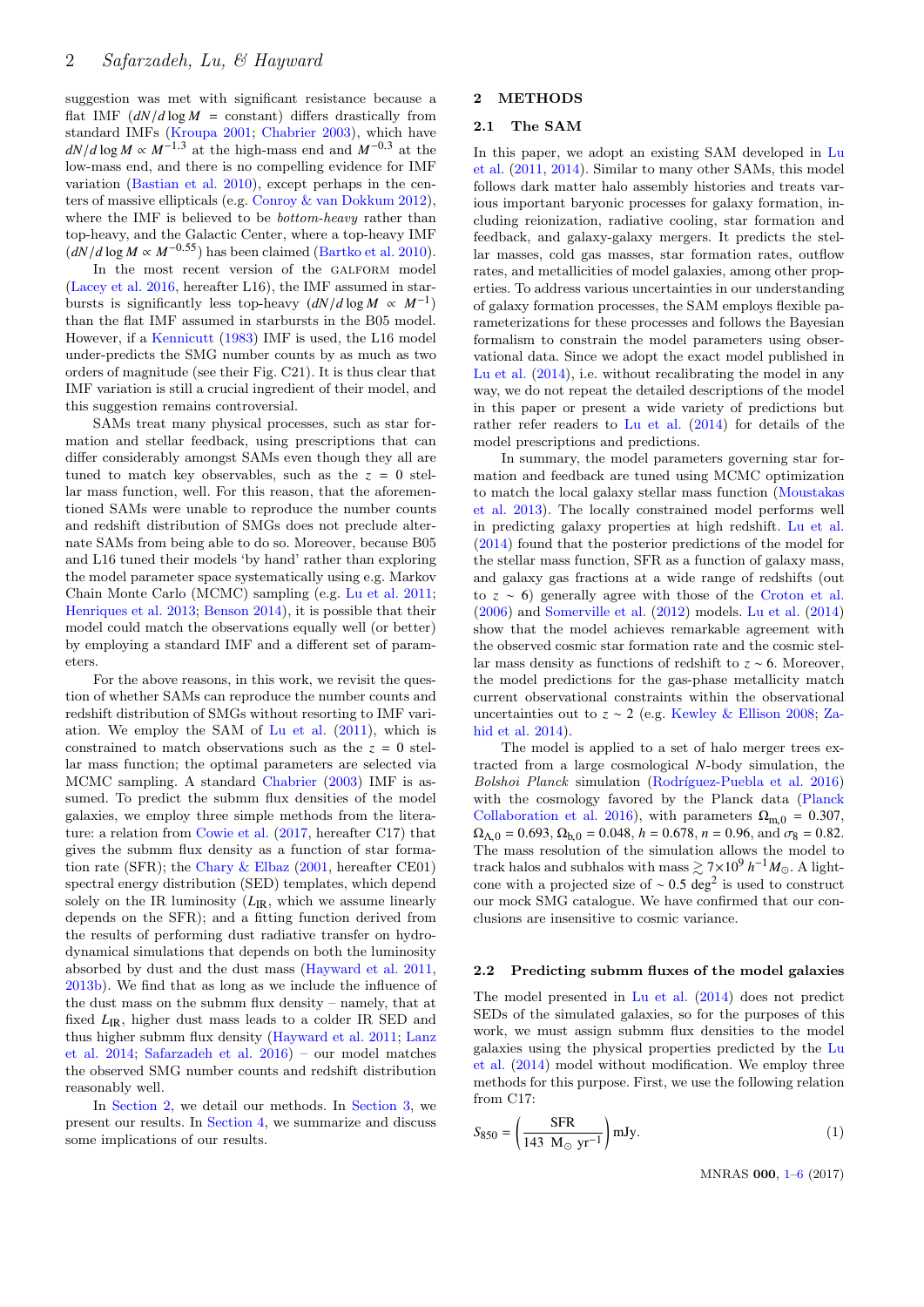We note that this relation depends on SFR alone and thus does not incorporate the influence of the dust mass on the IR SED shape.

The second method employs the CE01 SED templates. We first calculate  $L_{\text{IR}}$  using the following conversion [\(Mur](#page-5-37)[phy et al.](#page-5-37) [2011;](#page-5-37) [Kennicutt & Evans](#page-5-38) [2012\)](#page-5-38):

$$
L_{IR} = 2.6 \times 10^{43} \left( \frac{SFR}{M_{\odot} \text{ yr}^{-1}} \right) \text{erg s}^{-1} . \tag{2}
$$

The CE01 templates are parametrized according to their *L*<sub>IR</sub>; we select the template with the value closest to that computed based on the galaxy's SFR and then renormalize the template to have the correct  $L_{\text{IR}}$ . We then redshift the SED and convolve it with the SCUBA-2 filter response curve to calculate  $S_{850}$ . As with the C17 relation, the submm flux density predicted using this method depends only on the SFR.

Both of the above are purely empirically based relations; we employ them because templates are used in other SAMs (e.g. [Somerville et al.](#page-5-13) [2012\)](#page-5-13) and because they clearly demonstrate the effects of ignoring the effects of dust. However, we also use a physically motivated relation based on the results of performing dust radiative transfer on hydrodynamical simulations of isolated and merging disc galaxies [\(Hayward et al.](#page-5-27) [2013b,](#page-5-27) hereafter H13). Briefly, the hydrodynamical simulations, which were performed using GADGET-2 [\(Springel](#page-5-39) [2005\)](#page-5-39) include the effects of gravity, hydrodynamics, radiative heating and cooling, star formation, black hole accretion, and stellar and AGN feedback; see H13 and references therein (especially [Springel & Hernquist](#page-5-40) [2003;](#page-5-40) [Springel](#page-5-41) [et al.](#page-5-41) [2005\)](#page-5-41) for details. A suite of isolated and merging disc galaxies with properties (e.g. masses, gas fractions, and dark matter halo profiles) intended to be representative of massive *z* ∼ 3 star-forming disc galaxies.

At various times during the snapshots, dust radiative transfer was performed in post-processing using SUNRISE [\(Jonsson](#page-5-42) [2006;](#page-5-42) [Jonsson et al.](#page-5-43) [2010\)](#page-5-43). sunrise computes how emission from stars and AGN in the simulation is absorbed, scattered, and re-emitted by dust, including the effects of dust self-absorption, which can be significant in highly obscured galaxies, such as SMGs. Then, motivated by the scaling for an isothermal optically thin modified blackbody, the resulting submm fluxes were fit with a double power law of SFR and dust mass. This yielded the following fitting function, which recovers the submm fluxes of the simulated galaxies with a scatter of <sup>∼</sup> <sup>0</sup>.<sup>15</sup> dex:

$$
S_{850} = 0.81 \text{ mJy } C(z) \left( \frac{\text{SFR}}{100 \text{ M}_{\odot} \text{ yr}^{-1}} \right)^{0.43} \left( \frac{M_{\text{dust}}}{10^8 \text{ M}_{\odot}} \right)^{0.54}, \quad (3)
$$

where

$$
C(z) = \left(\frac{1+z}{3}\right)^{\beta-1} \left(\frac{D_A(z=2)}{D_A(z)}\right)^2,\tag{4}
$$

with  $D_A(z)$  denoting the angular diameter distance to redshift *z*, is a correction factor that accounts for the redshift dependence of the submm flux density (see equation A9 of [Hayward et al.](#page-5-26) [2011\)](#page-5-26).<sup>[1](#page-2-1)</sup> We assume  $\beta = 2$ . We note that this

MNRAS 000, [1–](#page-0-0)[6](#page-3-0) (2017)

relation is accurate despite employing only global properties and neglecting geometry because  $L_{IR}$ , which is closely tied to the SFR for actively star-forming galaxies [\(Hayward](#page-5-44) [et al.](#page-5-44) [2014\)](#page-5-44), and dust mass are the key parameters that determine the far-IR SEDs of galaxies [\(Safarzadeh et al.](#page-5-29) [2016;](#page-5-29) [Kirkpatrick et al.](#page-5-45) [2017\)](#page-5-45). Also note that the scaling differs from that expected for an isothermal optically thin modified blackbody because the simulated galaxies – like real galaxies – feature a distribution of dust temperatures [\(Hayward](#page-5-26) [et al.](#page-5-26) [2011;](#page-5-26) [Lanz et al.](#page-5-28) [2014\)](#page-5-28). Finally, it is worth commenting that this scaling relation also recovers the results of grasil [\(Silva et al.](#page-5-9) [1998\)](#page-5-9), which employs simplified axisymmetric geometries to do radiative transfer calculations and is used in the GALFORM model (A. Benson, private communication).

To predict the dust mass of a galaxy, we assume that the dust mass is proportional to the total cold gas mass,  $M_{\text{cold}}$ , and the gas-phase metallicity,  $Z_{\text{cold}}$ ,

$$
M_{\text{dust}} = f_{\text{dust}} Z_{\text{cold}} M_{\text{cold}},
$$
\n(5)

where  $f_{\text{dust}}$  specifies the fraction of metals that are locked into dust. We assume  $f_{\text{dust}} = 0.4$  [\(Dwek](#page-5-46) [1998\)](#page-5-46).

## <span id="page-2-0"></span>3 RESULTS

[Fig. 1](#page-3-1) shows the differential (top panel) and cumulative (bottom panel) number counts predicted from our model compared with recent deep Atacama Large Millimeter Array (ALMA) observations, which do not suffer from blending of unresolved sources [\(Karim et al.](#page-5-47) [2013;](#page-5-47) [Hatsukade et al.](#page-5-48) [2013;](#page-5-48) [Ono et al.](#page-5-49) [2014;](#page-5-49) [Carniani et al.](#page-5-50) [2015;](#page-5-50) [Simpson et al.](#page-5-51) [2015;](#page-5-51) [Aravena et al.](#page-5-52) [2016\)](#page-5-52). Consequently, we do not consider the effects of blending, which can cause single-dish submm number counts to be higher than the true SMG number counts [\(Hayward et al.](#page-5-53) [2012,](#page-5-53) [2013b](#page-5-27)[,a\)](#page-5-54). In both panels, the prediction based on the C17 SFR-S<sub>850</sub> relation is shown as a red dash-dotted line, that based on the CE01 SED templates is indicated by the black dashed line, and that yielded by the H13  $S_{850}$ (SFR,  $M_{\text{dust}}$ ) relation is shown as a solid black line. For the observational works in which 1.1-mm counts were reported, we have converted to  $850-\mu m$  counts using  $S_{850} \approx 2.3S_{1,1}$  (H13). The counts predicted using the three methods differ considerably in the range  $S_{850} \sim 0.1-10$  mJy, whereas at lower (not shown) and higher submm fluxes, the number counts predicted using the three models are consistent (although as we show below, they do not agree regarding the type of galaxy that dominates a given flux bin). At *S*<sup>850</sup> ∼ 1 mJy, the counts predicted using the C17 relation or CE01 templates (which are very similar) are approximately two orders of magnitude less than those obtained using the fitting function. The counts predicted using the fitting function are qualitatively in much better agreement with the observations, which indicates that incorporating the effects of dust mass (all else being equal, increased dust mass leads to colder dust and thus higher submm flux density) is crucial for predicting the submm counts (see also B05).

[Fig. 2](#page-3-2) shows the redshift distributions of galaxies with  $S_{850} > 3.5$  mJy. The distribution predicted using the C17 relation is shown in red, and that based on the H13 fitting function is shown in blue. The predicted redshift distribution based on the CE01 templates (not shown) is similar to that obtained with the C17 relation. The observed distribution

<span id="page-2-1"></span><sup>1</sup> This dependence was not considered in H13 because owing to the negative k-correction, it is only relevant for  $z \lesssim 0.5$ , and galaxies at those redshifts contributed negligibly to the bright SMG population in H13.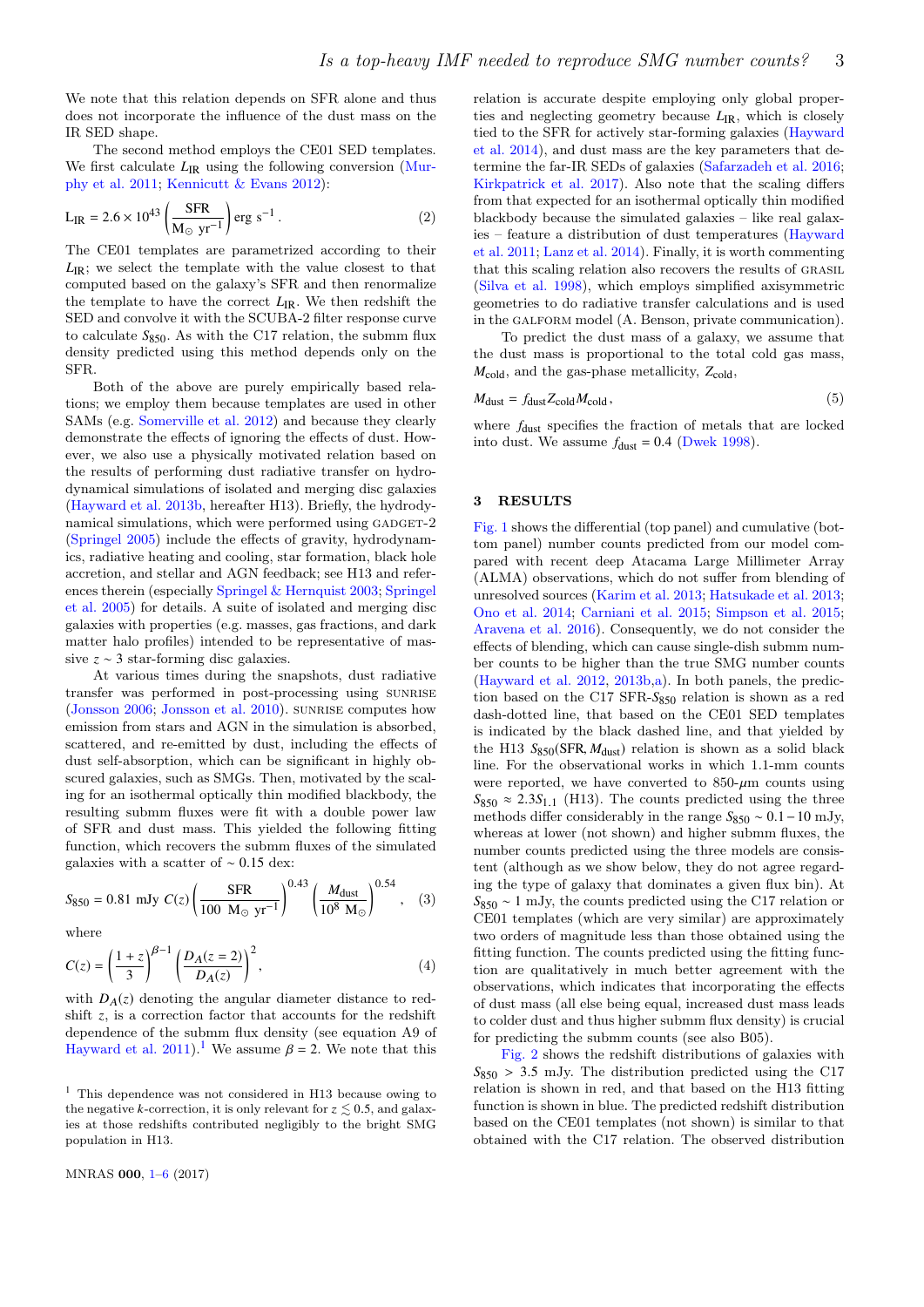<span id="page-3-1"></span>

Figure 1. Differential (top) and cumulative (bottom) 850- $\mu$ m number counts predicted using the C17 SFR-S<sub>850</sub> relation (*red*) dash-dotted lines); the CE01 SED templates, which depend only on  $L_{IR}$  (black dashed lines); and the  $S_{850}(L_{IR}, M_{dust})$  relation from H13 (black solid lines). In both panels, the predictions are compared to counts derived from deep ALMA observations [\(Karim](#page-5-47) [et al.](#page-5-47) [2013;](#page-5-47) [Hatsukade et al.](#page-5-48) [2013;](#page-5-48) [Ono et al.](#page-5-49) [2014;](#page-5-49) [Carniani et al.](#page-5-50) [2015;](#page-5-50) [Simpson et al.](#page-5-51) [2015;](#page-5-51) [Aravena et al.](#page-5-52) [2016\)](#page-5-52). The counts predicted using the C17 relation are very similar to those based on the CE01 templates, and both are significantly less than those obtained using the H13 fitting function; the latter agree much better with observations, thus demonstrating that accounting for the effects of dust mass is crucial when predicting submm counts.

from [Simpson et al.](#page-5-55) [\(2014b\)](#page-5-55) is shown in grey. The median redshift for the observed distribution from [Simpson et al.](#page-5-55)  $(2014b)$  is  $2.2^{+0.7}_{-0.7}$ , whereas the median redshift of  $S_{850} > 3.5$  mJy SMGs in the models based on the H13 fitting function and C17 relation are  $2.0^{+0.8}_{-1.9}$  and  $1.0^{+0.5}_{-0.6}$ , respectively (the errors represent the  $16<sup>th</sup> - 84<sup>th</sup>$  percentile ranges). The redshift distribution predicted using the C17 relation (or the CE01 SED templates) peaks at significantly lower redshift than that predicted using the fitting function. The redshift distribution predicted using the H13 fitting function agrees reasonably well with the observed distribution from [Simp](#page-5-55)[son et al.](#page-5-55) [\(2014b\)](#page-5-55) except that the model features an excess of SMGs at  $z \leq 0.2$ ; we speculate about the cause of this discrepancy in next section.

To determine what causes such significant differences between the C17 and H13 predictions, in [Fig. 3,](#page-3-3) we plot the distribution of the model SMGs in the dust mass-*L*IR plane for the flux bin of  $S_{850} > 1$  mJy (we choose this lower flux density cut so that the plane is more densely sampled). The difference between the two models is clear: the SMGs

<span id="page-3-2"></span>

**Figure 2.** Redshift distributions of model SMGs with  $S_{850}$ <sup>3</sup>.<sup>5</sup> mJy predicted using the C17 relation (red histogram) and H13 fitting function (blue). The observed redshift distribution of bright SMGs from [Simpson et al.](#page-5-55) [\(2014b\)](#page-5-55) is also shown (grey). The lines are kernel density estimates to the underlying PDF to guide the eye. The dashed vertical lines denote the median redshifts,  $z = 2.2$ , 2.0, and 1.0 for the observations, H13 model, and C17 model, respectively. Including the effects of dust mass via the H13 fitting function yields a redshift distribution that peaks at higher redshift and is more consistent with observations compared with the prediction based on the C17 relation, although there is a notable excess of SMGs at  $z \lesssim 0.2$  compared with observations.

<span id="page-3-3"></span>

Figure 3. Distributions of the model SMGs in the  $M_{dust}$ -L<sub>IR</sub> plane for the flux range  $S_{850} > 1$  mJy. The red hexagons correspond to the predictions based on the C17 SFR- $S_{850}$  relation, whereas the blue circles denote the results obtained using the H13  $S_{850}$ (SFR,  $M_{\text{dust}}$ ) relation. When the effects of dust mass are not accounted for (i.e. the C17 relation is used), the model SMGs tend to have higher  $L_{IR}$  and dust mass (the latter holds because both SFR and dust mass correlate with stellar mass).

predicted using the C17 relation (and similarly the CE01 SED templates) tend to have higher  $L_{IR}$  and dust mass (the latter holds because in the model, SFR and dust mass both correlate with stellar mass) compared with those predicted using the H13 relation.

## <span id="page-3-0"></span>4 SUMMARY AND DISCUSSION

In this work, we have predicted the submm flux of galaxies in the [Lu et al.](#page-5-21) [\(2011\)](#page-5-21) SAM using three different methods. The first two (C17 and CE01) determine the submm flux density

MNRAS 000, [1](#page-0-0)[–6](#page-3-0) (2017)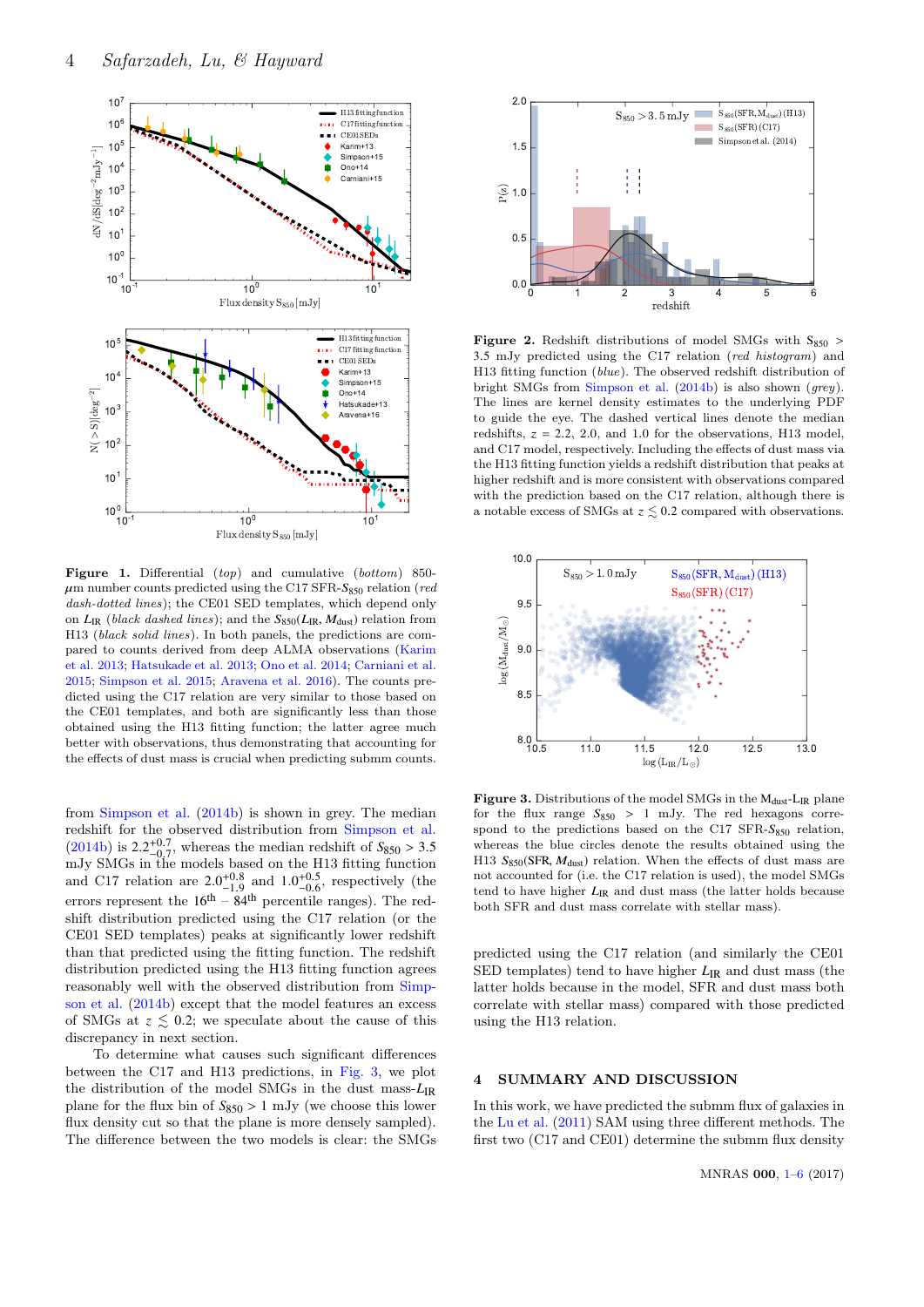based solely on the SFR. The second (H13) employs a fitting function derived from performing dust radiative transfer on hydrodynamical simulations; it predicts the submm flux density given the total SFR and dust mass of a galaxy. All models assume a [Chabrier](#page-5-15) [\(2003\)](#page-5-15) IMF for star formation and feedback processes regardless of redshift, SFR, or mode of star formation. We have compared the number counts and redshift distributions of SMGs predicted using the three approaches; those predicted with the H13 fitting function, which accounts for the effects of variations in dust mass, agree with observations reasonably well, whereas the C17 relation or CE01 templates, both of which depend only on SFR, yield number counts that are too low and redshift distributions that peak at significantly lower redshift than observed.

Above, we noted that when the H13 relation is employed, although the median redshift agrees well with observations, there is an excess of model SMGs at  $z \leq 0.2$ ; it is worth considering how this could be resolved. First, we note that we have assumed that all star formation is obscured; whereas this is reasonable for high-*z* galaxies with SFRs in excess of 100  $M_{\odot}$  yr<sup>-1</sup>, this assumption may break down at lower SFR or/and redshift (e.g. [Dunlop et al.](#page-5-56) [2017\)](#page-5-56). Future work will explore methods for computing the obscured SFR in the SAM. Second, unlike e.g. B05 and L16, we have not tuned our SAM to match the SMG number counts or redshift distribution; incorporating these into the observations used to constrain the model parameters and re-doing the MCMC sampling may lead to better agreement between the model and observations, even without changing the physical ingredients of the model. Regardless of these discrepancies, we note that to the best of our knowledge, of SAMs that have predicted SMG number counts using a standard IMF. our predictions are in closest agreement with the observed SMG number counts and redshift distribution.

In contrast with previous SAMs, we can reproduce the number counts and redshift distribution of SMGs – in addition to various other observational constraints – reasonably well without resorting to IMF modification. It is worthwhile examining why this is the case. First, we have demonstrated that it is important to account for the effect of dust mass in addition to  $L_{\text{IR}}$  when predicting the submm flux of a model galaxy (see also B05). In our model, we find that the submm flux of luminous SMGs can be enhanced by approximately one order of magnitude when the dust mass is taken into account. This finding may explain the deficit of luminous SMGs in the study of [Somerville et al.](#page-5-13) [\(2012\)](#page-5-13), who employed SED templates that depend on  $L_{\text{IR}}$  alone to predict submm flux densities.

However, the effect of dust mass alone cannot explain the difference between our results and those of e.g. B05 and L16, as both of these SAMs incorporate the effects of dust mass. Thus, the differences between the aforementioned two models and ours are likely due to the different prescriptions for physical processes, such as star formation and feedback, in the models. As examples, we highlight two important differences between our model and the GALFORM model of B05 that can plausibly significantly affect the predicted submm flux densities of model galaxies, although there are various other differences between the models that may be as important as or even more important than the two identified here.

First, B05 assume that the efficiency for star formation in the "quiescent" mode is proportional to  $\sim V_c^{-3}$ , where *V<sub>c</sub>* is the halo circular velocity. In our model, although we also implement a  $V_c$  dependence for the star formation efficiency, the power-law index has a much smaller value  $(~ 1)$ . Thus, the star formation efficiency in our model does not depend as strongly on circular velocity (and thus mass and redshift) as in the B05 model.

Second, our model and that of B05 adopt very different prescriptions for how the outflow mass-loading factor depends on galaxy properties. In our model, the outflow massloading factor drops rapidly with increasing halo circular velocity  $(\eta \propto V_c^{-6})$ . For illustration, in our model, a galaxy<br>hosted by a  $10^{12}$  M<sub>o</sub> halo at  $z = 2$  typically has a star formahosted by a  $10^{12}$  M<sub>\o </sub> halo at  $z = 2$  typically has a star formation rate of  $20 M_{\odot}yr^{-1}$  and an outflow rate of ~ 1 M<sub>☉</sub> yr<sup>-1</sup> [\(Lu et al.](#page-5-30) [2014\)](#page-5-30), thus allowing high-mass galaxies to retain much of their gas and metals [\(Lu et al.](#page-5-57) [2015\)](#page-5-57) and consequently have high dust masses. In the B05 model, the same galaxy would produce a much stronger outflow: their model adopts a much shallower power law scaling for the outflow mass-loading factor,  $\eta = (V_c/150 \text{ km s}^{-1})^{-2}$ , which yields a mass outflow rate of  $\sim 10\,$  M<sub>☉</sub> yr<sup>-1</sup> for a galaxy with the same star formation rate and hosted by the same halo at the same redshift. In addition, B05 also adopt the "superwind" model, which is effective at quenching high-mass galaxies by launching powerful outflows that are never recaptured by the halo [\(Benson et al.](#page-5-58) [2003\)](#page-5-58). Due to the ejective nature of these outflows, the effective mass outflow rate for the considered galaxy would be > 10  $M_{\odot}$  yr<sup>-1</sup> and thus at least an order of magnitude greater than in our model. Consequently, SMGs in the B05 model may retain less of their gas and thus dust than in our model. Given the drastic differences between these models in terms of predicted mass outflow rates, observational constraints on the mass outflow rates of SMGs may help distinguish amongst these and other models.

In the new version of the GALFORM model  $(L16)$ , both the implicit redshift dependence of the star formation efficiency and the "superwind" model have been removed. The L16 model is able to match the observed SMG number counts and redshift distribution with an IMF that is considerably less top-heavy than that employed in B05. We conclude that differences in, e.g., prescriptions for star formation and feedback amongst SAMs (or/and other physical processes) are degenerate with the effects of IMF variations, which casts doubt on the argument that the IMF must be top-heavy in SMGs because of differences between the predictions of SAMs and observed SMGs.

## ACKNOWLEDGEMENTS

We are thankful to Henry Ferguson and Andrew Benson for valuable discussion and to Rachel Somerville for providing us with the CE01 templates in electronic form. MTS is supported by NASA under theory grant NNX15AK82G. The Bolshoi-Planck simulation was performed within the Bolshoi project of the University of California High-Performance AstroComputing Center (UC-HiPACC) on the SuperMUC supercomputer at LRZ using time granted by PRACE. The Flatiron Institute is supported by the Simons Foundation.